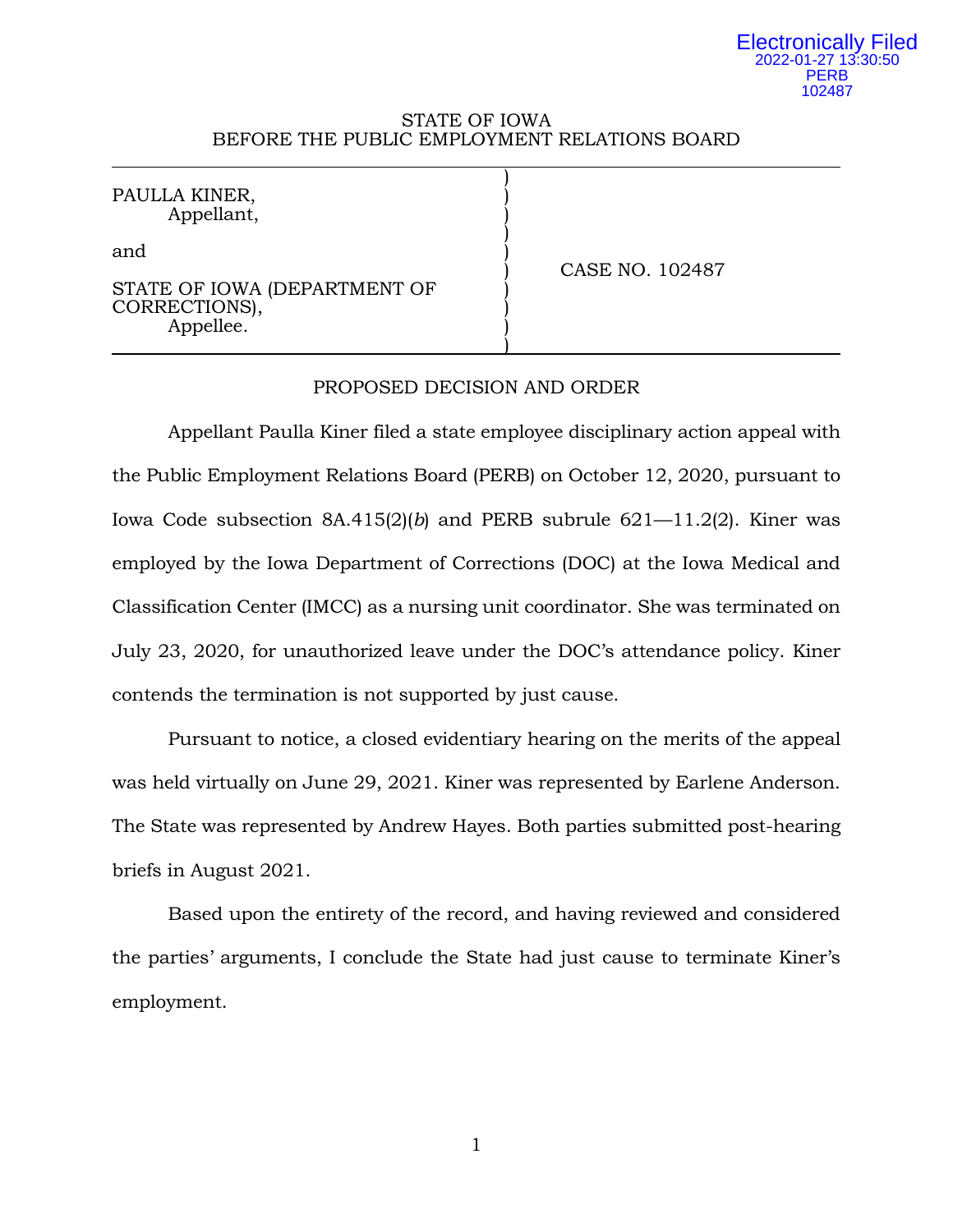## **1. Findings of Fact**

## 1.1 DOC's Attendance Policy

Kiner was terminated under AD-PR-08, Attendance, Timekeeping and Leave,

a DOC policy that governs attendance expectations for all DOC institutions.<sup>1</sup>

Provisions of the policy pertinent to Kiner's discipline state:

# **IV. PROCEDURES**

 $\overline{\phantom{a}}$ 

**\* \* \***

B. Leave Without Pay

1. Employees must have the applicable leave hours equal to or greater than an absence. Employees that do not have sufficient leave hours for an absence must request approval for leave without pay from the Warden/designee or Central Office supervisor. Leave without pay that is denied shall be considered unauthorized.

2. Instances of unauthorized leave without pay shall be subject to the following violation schedule:

- 1. 1st unauthorized leave Written Reprimand.
- 2.  $2<sup>nd</sup>$  unauthorized leave within one year  $-1$  day paper suspension.
- 3.  $3^{\text{rd}}$  unauthorized leave  $-3$  day paper suspension.
- 4.  $4<sup>th</sup>$  unauthorized leave 5 day paper suspension.
- 5. 5th unauthorized leave Termination.

3. Each event shall be considered as one instance of unauthorized leave for the disciplinary track. For example, if an employee calls in sick for three days and does not have sufficient leave hours they shall be subject to one instance of unauthorized leave. Once the employee returns to work for any length of time, a new unauthorized leave shall be initiated if the employee is absent from work. For example, if an employee is sick for one day without proper leave balances to cover the time, then returns to work for four hours, then goes home sick for the final four hours, this would be considered two unauthorized leaves.

<sup>&</sup>lt;sup>1</sup> The AD-PR-08 policy in the record was last revised in February 2021, which was after Kiner's termination. However, testimony at hearing established the provisions relevant to Kiner's termination were unchanged as part of the February 2021 revision.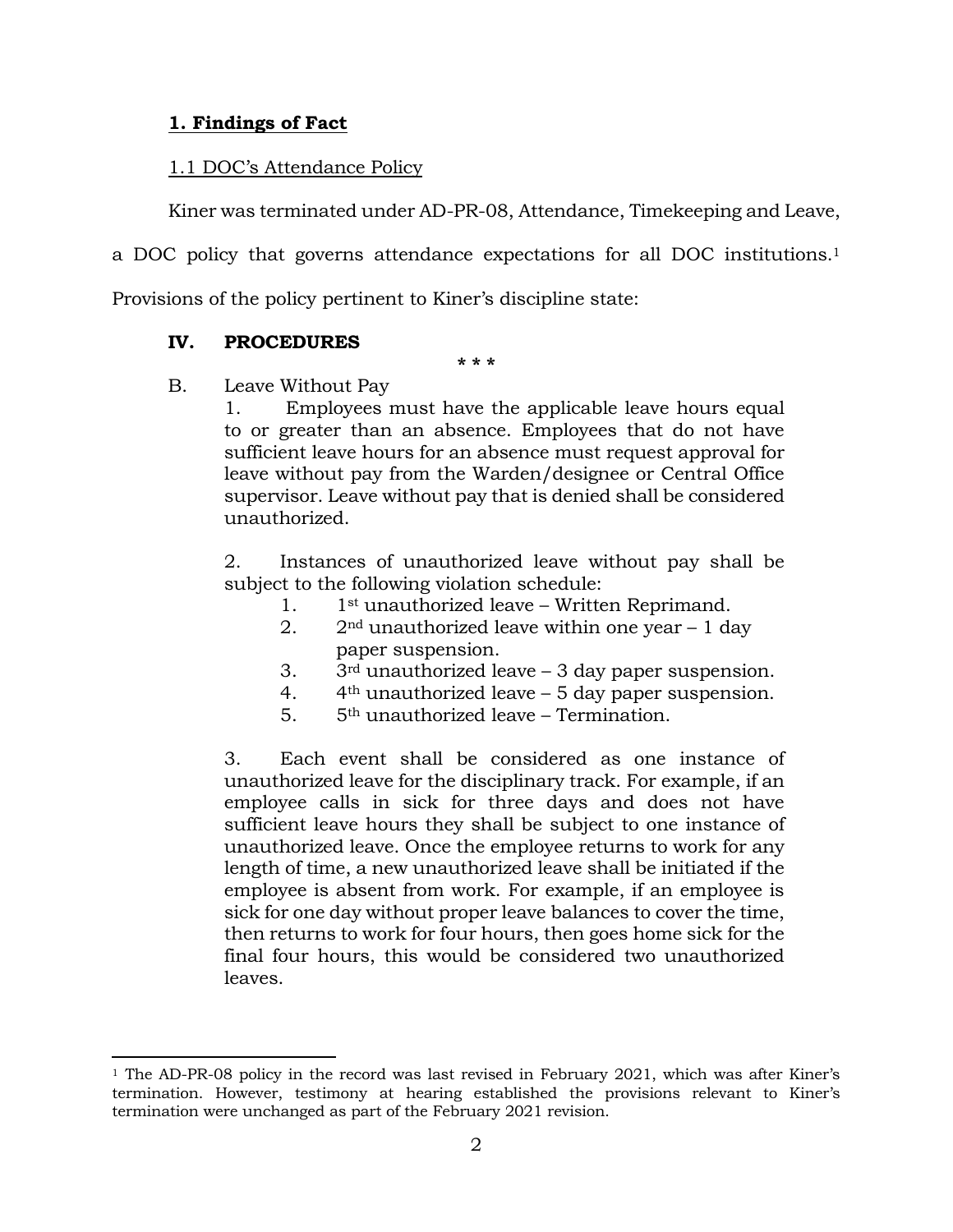#### 1.2 Kiner's Employment and Discipline History

Kiner began her employment with IMCC in November 2007. IMCC is the inmate intake and medical institution for corrections. Kiner worked as a nursing unit coordinator in IMCC's health services department. At the time of her termination in July 2020, she worked the 6:00 a.m. to 2:00 p.m. shift.

Prior to her termination, Kiner was disciplined five times under the attendance policy. Between March 2018 and July 2018, Kiner received a written reprimand, a one-day suspension and a three-day suspension for being in unauthorized leave without pay status. In July 2019, she received another threeday suspension and a five-day suspension with final warning for taking unauthorized leave without pay. Most of the occurrences were due to the fact that Kiner did not have sufficient sick leave to cover her absences. Kiner requested the warden approve her absences as authorized leave without pay, but the requests were denied.

Kiner's employee performance evaluation from April 2019 is part of the record. The evaluation covered the April 20, 2018, to April 20, 2019, time period. Pertinent to her leave usage, the evaluation referenced the disciplines for unauthorized leave she received during the evaluation period, the written reprimand, one-day suspension and three-day suspension from July 2018. Kiner was also given a developmental plan to "make sure she is aware of accrued time prior to using it."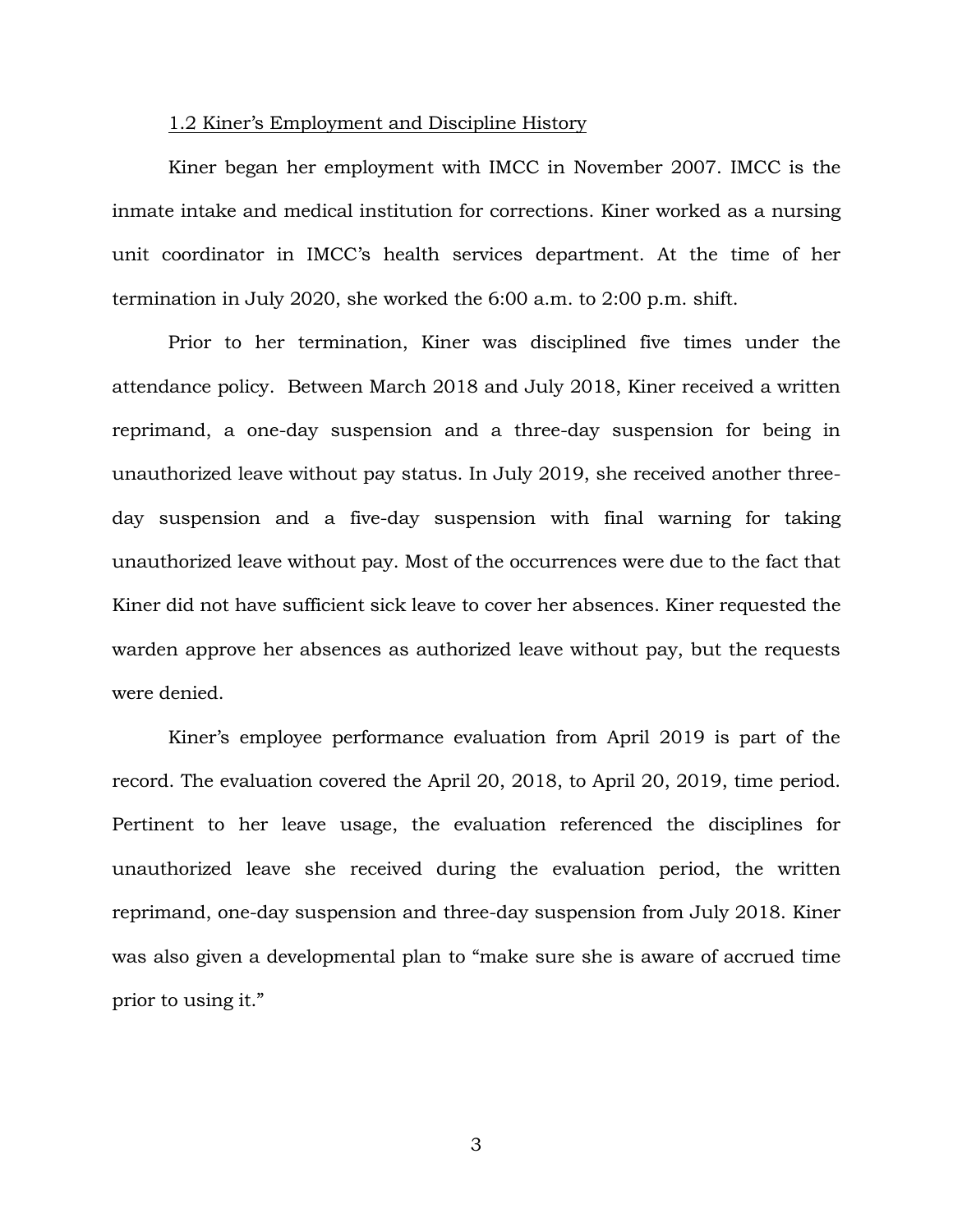#### 1.3 Kiner's Leave Accrual and Usage

During her approximately 13 years of employment at IMCC, Kiner accrued leave in accordance with the applicable accrual rates. Only Kiner's sick leave balance is relevant to this appeal. For the time period relevant to this appeal, Kiner could accrue up to 5.53 hours of sick leave per pay period. However, an employee only accrues leave when in paid status. As such, Kiner did not accrue leave during any leaves of absence without pay regardless of whether the unpaid leave was authorized, unauthorized, or FMLA-protected leave.

The record contains a copy of Kiner's time worked and leave usage for calendar years 2018, 2019 and 2020, up to July 23, the date of her termination. "KRONOS" is a system used by the State to track an employee's hours worked, leave usage and the type of leave used. Kiner's KRONOS records and testimony established that beginning in December 2017, Kiner took extensive leave to address personal health issues. Some of the leave was on an intermittent basis, while other absences spanned for several continuous months. Relevant to leave accrual, the vast majority of Kiner's absence were without pay and she did not accrue leave during those periods of time. In addition to her own health issues, Kiner took family care leave to assist and care for her mother after she was diagnosed with lung cancer. Kiner used accrued sick leave to cover her absences pertaining to her mother's care.

The record also contains Kiner's pay warrants leading up to the absences underlying the termination. KRONOS, the system that tracks an employee's leave usage and accrual, rolls into the State's payroll system and provides employees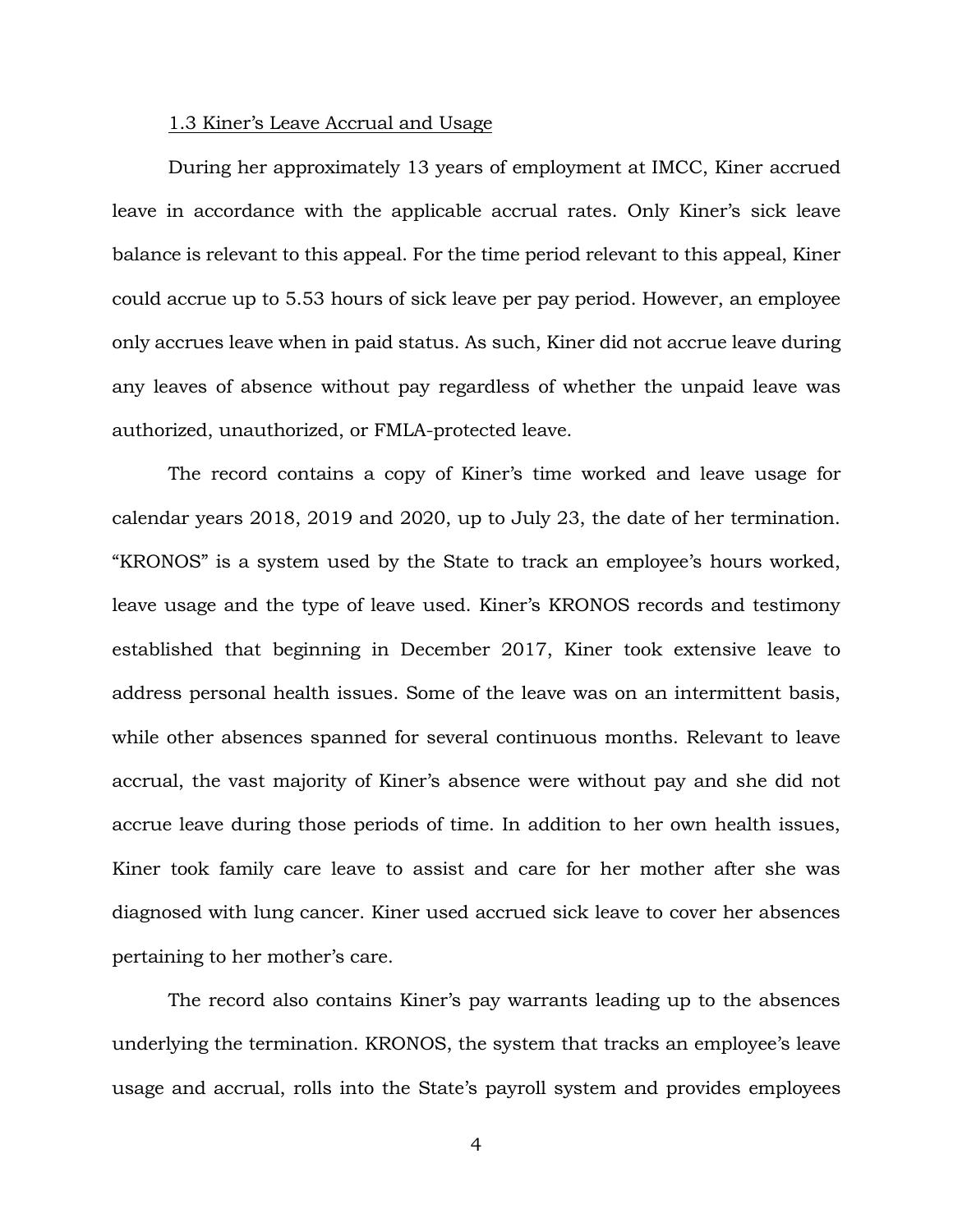with leave balance information on the employee's bi-weekly pay warrant. The leave balance contained on the pay warrant is the number of hours the employee has available to utilize.

Beginning in April 2020, Kiner took time off for COVID-related reasons. Prior to this, Kiner was off on FMLA-protected leave for the majority of time beginning January 2020. The majority of this leave was in unpaid status, *i.e.* Kiner was not accruing leave, and she had used any accrued leave during her time off. In mid-April, Kiner reported that her mother was exhibiting COVID symptoms and was being tested. Kiner's mother lived with her at the time. Pursuant to federal guidelines the DOC was following at the time, Kiner had to isolate for a two-week period given that someone in her household was exhibiting COVID symptoms. Kiner could not report to work for concern of exposing others.

In response to the COVID pandemic, the State offered all employees without sufficient sick leave the option to borrow up to 80 hours of sick leave if they needed to take leave for COVID-related absences. Specifically, the leave was available if the employee was presenting symptoms or had been exposed to a person with symptoms or confirmed to have COVID. At the time she reported her mother's symptoms, Kiner had less than an hour of accrued sick leave. IMCC Human Resource Associate Lynn Knight informed Kiner that she had the option to borrow up to 80 hours of sick leave. Knight further informed Kiner the current guidance is that repayment of the borrowed sick leave will begin in January 2021, but that the repayment date was subject to change. Kiner asked to borrow the sick leave and used it from April 15 to April 28, 2020.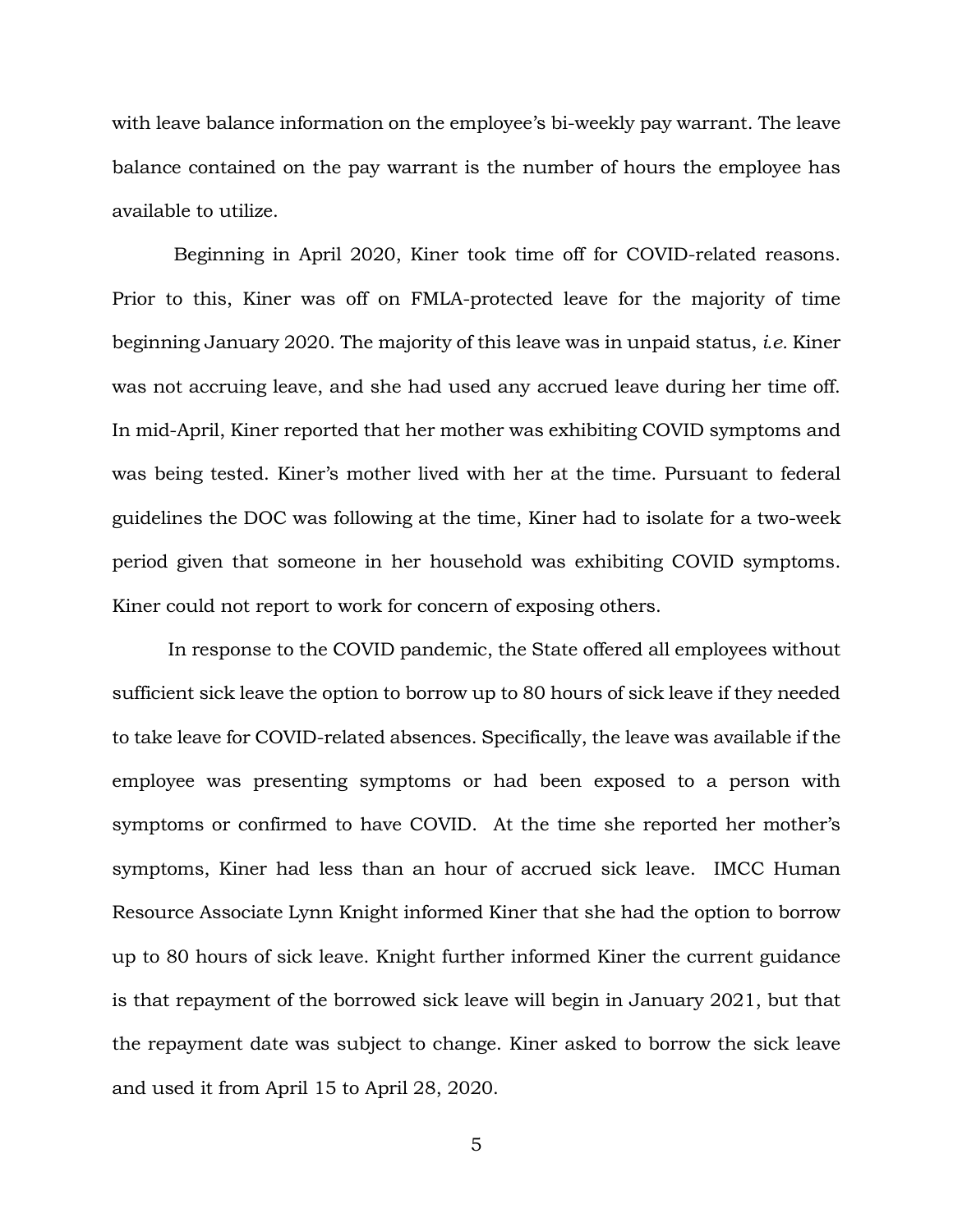After exhausting the 80-hours of borrowed sick leave, Kiner reported that she was exhibiting COVID symptoms. She had a negative sick leave balance at the time. However, because of a concern that she had COVID, the DOC authorized her to be on leave without pay. KRONOS records show she was on leave without pay from April 29 to May 27, 2020. She did not accrue leave during this time because the leave was in unpaid status.

From her communication with Knight in April, Kiner understood the sick leave repayment would start in January 2021. Kiner testified she was not notified otherwise. However, the DOC began immediately recouping the advanced sick leave from all employees who had utilized that option. Knight testified that HR was informing employees of the change, but she did not have documentation to show that Kiner was specifically informed of the change in the repayment date. Kiner's warrant information reflected the DOC was recouping sick leave as she accrued it. Her pay warrants in the record reflect the following sick leave balances.

| Pay Period       | Warrant | <b>Work Status</b>                 | Sick Leave   |
|------------------|---------|------------------------------------|--------------|
| (Year 2020)      | Date    |                                    | Balance      |
| $4/3$ to $4/16$  | 4/21    | 16 hours paid time                 | $(-14.3384)$ |
|                  |         | 64 hours unpaid<br>$\bullet$       |              |
| $4/17$ to $4/30$ | 5/5     | $\bullet$ ~66 hours paid time      | $(-73.9076)$ |
|                  |         | $\bullet$ ~14 hours unpaid         |              |
| $5/1$ to $5/14$  | 5/19    | $\bullet$ ~ 3 hours paid time      | $(-73.7117)$ |
|                  |         | Remainder unpaid time<br>$\bullet$ |              |
| $5/15$ to $5/28$ | 6/2     | 16 hours paid time<br>$\bullet$    | $(-73.1579)$ |
|                  |         | 64 hours unpaid time               |              |
| $5/29$ to $6/11$ | 6/15    | • 80 hours paid time               | $(-67.6540)$ |
| $6/12$ to $6/25$ | 6/29    | • 80 hours paid time               | $(-62.1156)$ |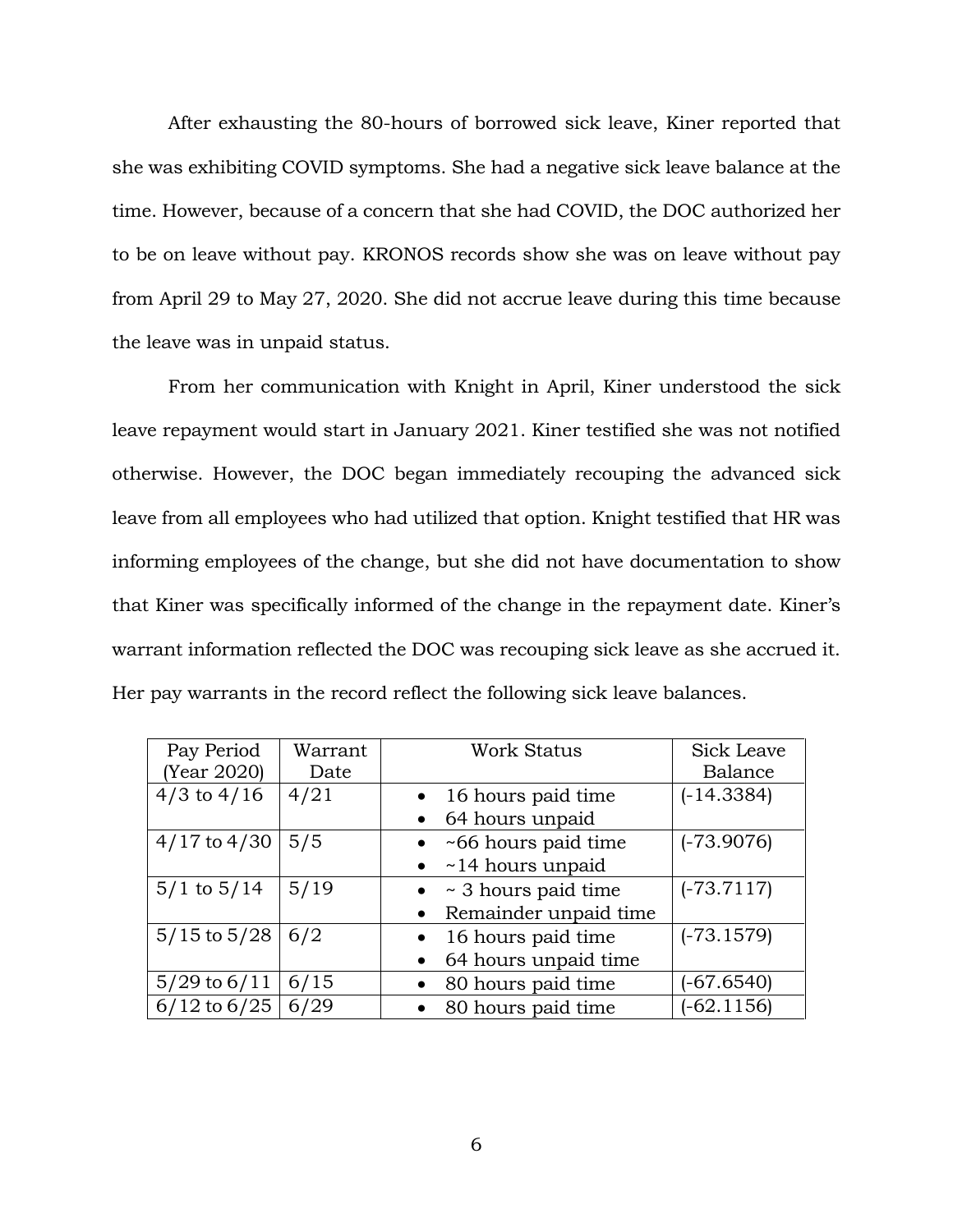Kiner was on paid time when she utilized the borrowed sick leave, so she accrued 5.53 hours of sick leave during that leave. Additionally, after her return to work on May 28, Kiner had two pay periods  $(05/29)$  to  $06/11$  and  $06/12$  to  $6/25$ ) of full paid time during which she accrued approximately 11 hours of sick leave. The rest of her time off was in unpaid status. Thus, in total since the April 3 pay period, Kiner accrued approximately 16 hours of sick leave. However, because the DOC was immediately recouping the borrowed sick leave, Kiner's actual sick leave balance, as reflected on her June 29 pay warrant, was a negative balance of approximately 62 hours. Testimony received at hearing established that Kiner was provided her sick leave balance on her pay warrants, and if she had reviewed those warrants, it showed the DOC was recouping the advanced sick leave as she accrued it. Kiner testified that she rarely ever reviewed her pay stubs, but was instead relying on information the DOC communicated to her directly regarding the repayment of borrowed sick leave.

## 1.4 Occurrence of Unauthorized Leave Underlying Termination

The absence underlying Kiner's termination occurred on July 6 through July 8, 2020. She was scheduled to work 8-hour shifts on all three days. Kiner reported to the DOC that she could not report to work because of her mother's health condition.

Based on Kiner's own reports and corroborating information provided, the following facts are established. Kiner's mother has lung cancer and had a half of a lung already removed. She was undergoing chemotherapy and radiation treatment. Kiner's mother is immunocompromised and considered at higher risk for serious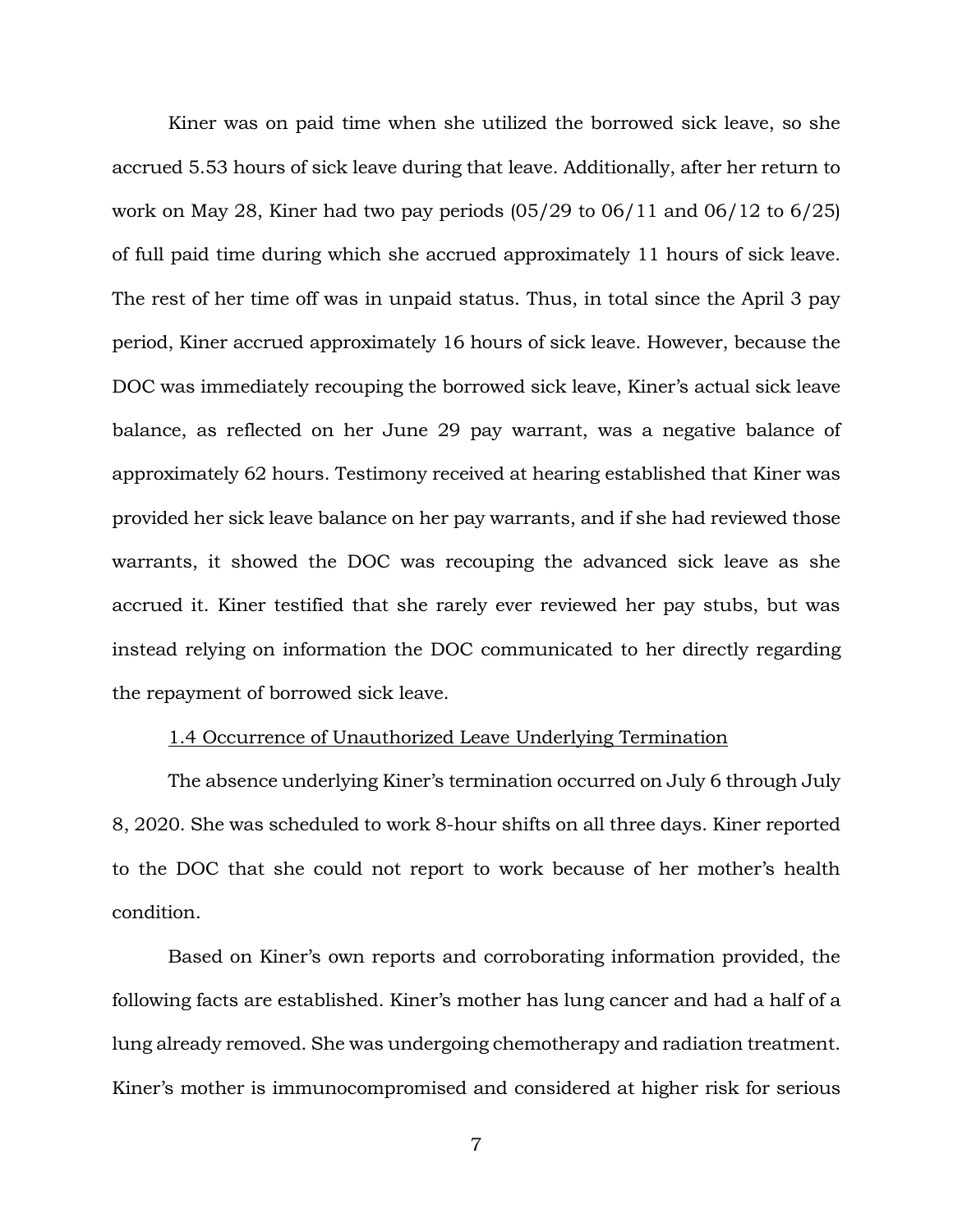or deadly complications if she were to contract COVID. The week before Kiner's July 6-8 absence, her mother had undergone treatment. On Sunday night, July 5, her mother had a severe and serious reaction to the treatment, causing nose bleeds and very low blood pressure that created a risk of falling.

Kiner is her mother's sole caretaker, she does not have any other family in town, and her mother did not qualify for a caretaker. During the work week, Kiner had arranged for a nearby friend to check in on her mother's condition and ensure she was taking her medication. This friend worked from home and Kiner generally did not have a concern of exposing her mother to COVID by allowing the friend into the house. Over the July 4 weekend, however, the friend had traveled out of state, and Kiner was concerned the friend could potentially expose her mother to COVID. Kiner called her mother's doctor, but was advised against taking her to the hospital and told to keep her at home until she recovered. As her mother's sole caretaker, Kiner had no other option but to stay with her mother to keep watch over her until she improved. Therefore, Kiner missed three days of work from July 6 through July 8.

At the time, Kiner had a negative sick leave balance. She spoke to human resources, who advised her to communicate her situation to the warden.

#### 1.5 Request for Authorized Leave

Under the attendance policy, an employee may request authorized leave without pay and the decision is at the warden's discretion. An employee is not entitled to authorized leave without pay under any particular circumstances. The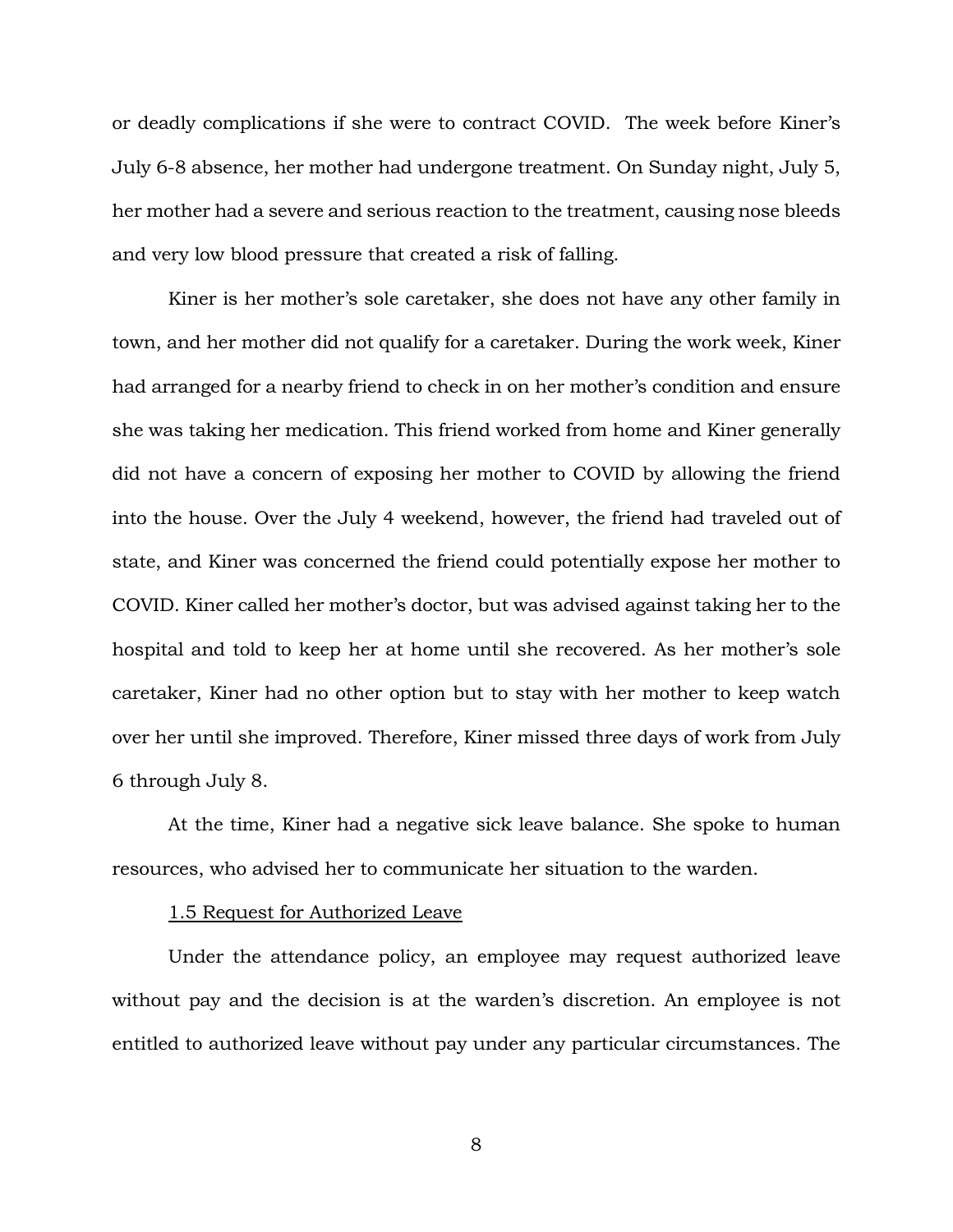policy is silent on authorized leave without pay except to give the employee the option to request it, and that the warden is to respond to such a request.

In practice, approvals for unauthorized leave without pay are rare. The decision whether to authorize leave without pay is a difficult one because it always presents an employee in a difficult and unfortunate situation. However, the institution is unable to manage its workforce if it continually provides leaves without pay, and as such, has to consider and balance the interests of the institution along with the employee's specific situation. IMCC Warden Mike Heinricy identified several factors that he considers when reviewing requests for authorized leave. First, the warden looks at the employee's length of service to determine whether the employee has had sufficient time to accrue enough leave in the event of an unfortunate event that requires them to take leave. Second, the warden considers the extent of an employee's leave usage in general, including previous authorizations for leave without pay. Finally, the warden seeks to ensure the employees working at the institution are treated consistently under the attendance policy, including with requests for leave without pay.

In Kiner's situation, she emailed the warden on July 9 and requested the warden authorize her July 6-8 absences.<sup>2</sup> She explained the situation with her mother and the events that led up to Kiner having to stay home with her on the days in question. The warden knew and understood the reason for Kiner's absence

 $\overline{\phantom{a}}$ 

<sup>2</sup> Kiner emailed the acting warden at the time, Randy Gibbs, with her request. However, warden Mike Heinricy was appointed as the warden on July 10, the day after her email, and thus the request for authorized leave was given to Heinricy to answer.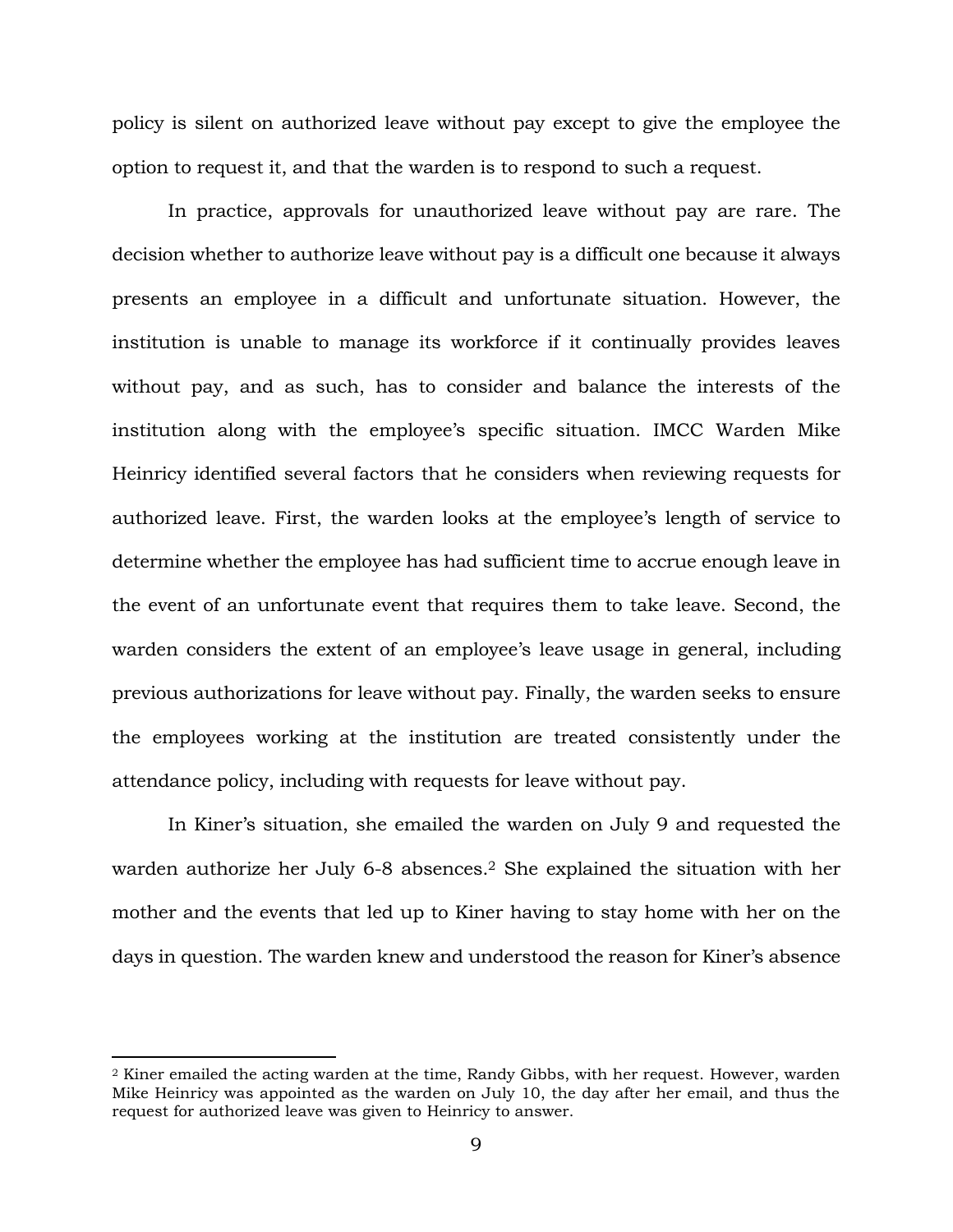at the time he considered the request for authorized leave. <sup>3</sup> Ultimately, the warden denied Kiner's request.

Warden Heinricy testified he was sympathetic to Kiner's situation. However, when applying the aforementioned factors, he could not grant the request. He considered that Kiner was a 13-year employee who had sufficient time to accrue and manage her leave. Furthermore, Kiner had used extensive amounts of leave in the years preceding this absence. The DOC had granted her all leaves she was entitled to, and had also granted her authorized leave without pay on multiple occasions. When the warden considered all this information, he ultimately concluded that she could not continue to be given authorized leave without pay because that aspect of the attendance policy is intended to be the exception, not a matter of course.

Additionally, the warden considered that the situation occurred during a pandemic. From the employee's perspective, Kiner was presented with a situation specifically caused by fear of COVID exposure that she would not have if there was no pandemic. From the institution's perspective, managing staffing was difficult during COVID and the DOC had a need for an "all-hands-on-deck" approach. The institution had other employees who were high risk or lived with high risk

 $\overline{a}$ 

<sup>3</sup> Kiner presented documents from her unemployment proceeding for impeachment purposes. Specifically, the DOC's unemployment representative, Corporate Cost Control (CCC), gave a response to the unemployment judge that stated the DOC was unaware of the reason for her absence on July 6-8, and had Kiner informed them of it, the DOC would safeguard her position. HR associate Knight testified before me that CCC receives information from DOC, but CCC handles the unemployment proceeding. In this case, the CCC response is factually inaccurate. The DOC was aware of the specific circumstances that led to Kiner not reporting to her shifts, and the warden had this information when he responded to her request for authorized leave.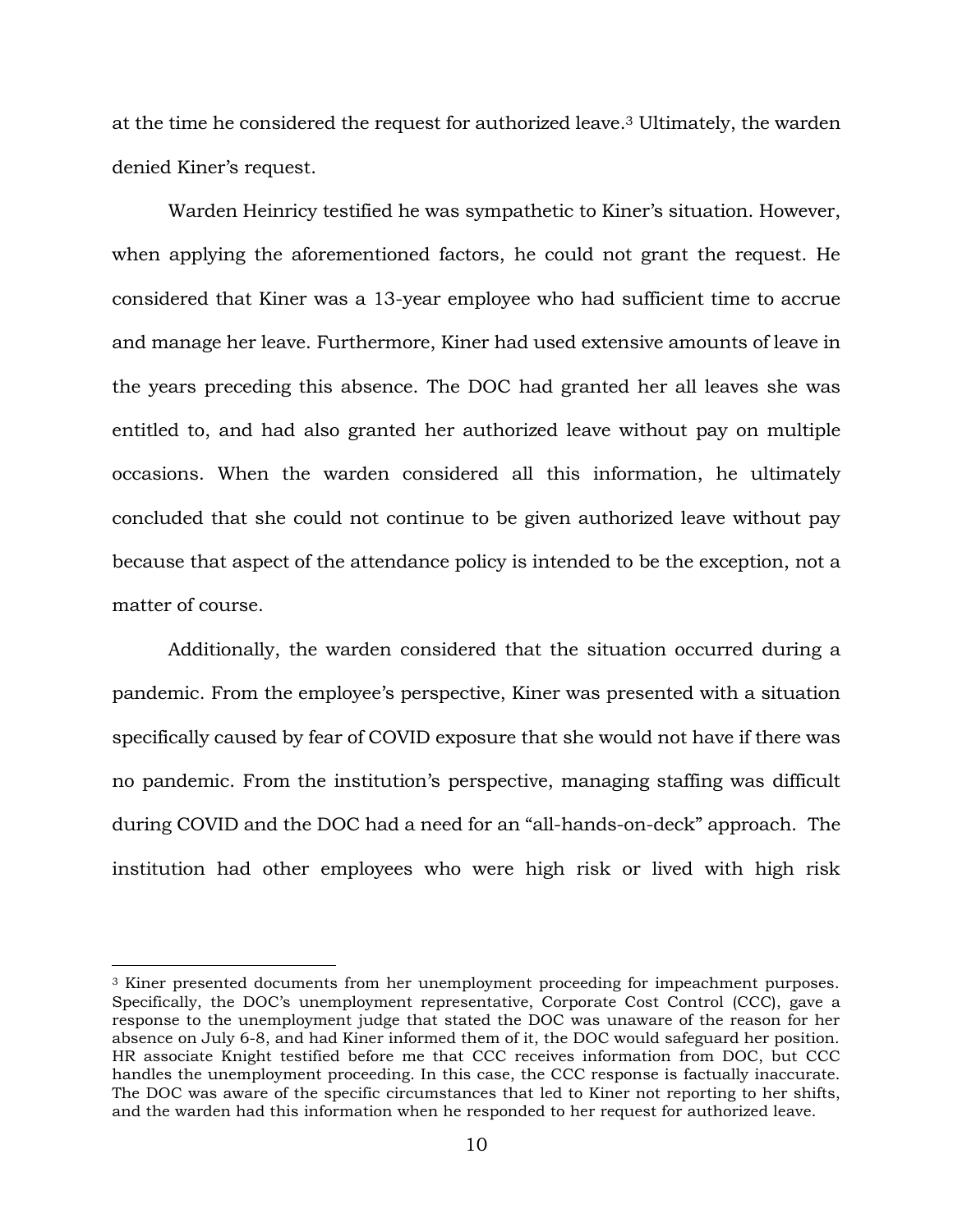individuals. However, the DOC applied the attendance policy to other employees in the same manner as it did to Kiner.

#### 1.6 Investigation

After the warden denied Kiner's request to authorize her absences, this placed her in unauthorized leave status. The DOC thus initiated an investigation into a potential violation of the attendance policy.

On July 21, a nursing supervisor and correctional supervisor interviewed Kiner. Kiner was advised the DOC was investigating her for a violation of the attendance policy for her unauthorized leave without pay on July 6-8, 2020. Kiner was provided a union representative during the interview.

Kiner provided the investigators with the same information as she had provided to HR and the warden regarding the reason for the absence. Kiner stated she did not know ahead of time that her friend would be traveling out of state. Her travel was over the weekend. She only looked after Kiner's mother during workdays. Kiner stated the night before her July 6 shift, her mother had a nose bleed, had very low blood pressure, and was stumbling. Her doctor advised Kiner that she was at risk of falling if left unattended. Her doctor also advised Kiner not to take her to the hospital because she might be placed on the floor with potential COVID patients since she generally runs a fever and is coughing from the lung cancer and treatments.

Kiner expressed disbelief that she was being investigated for this occurrence. She indicated that COVID created the situation, and if the world was not in a pandemic, Kiner could allow others to care for her mother when needed. However,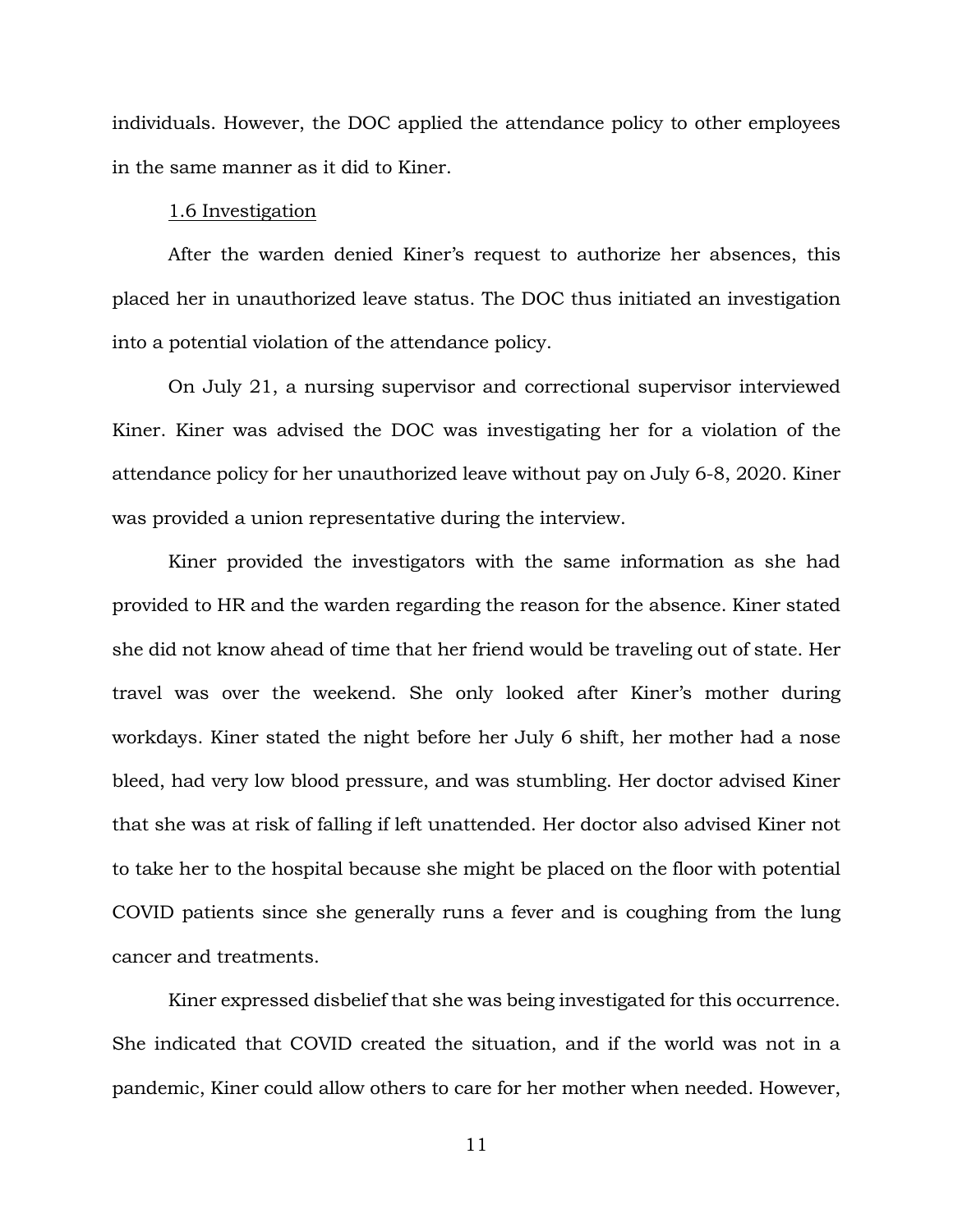given that Kiner had to protect her mother from potential exposure, she had to be extremely cautious as to who she allowed in the house.

### 1.7 Discipline Decision

The warden made the final determination on discipline. He reviewed the investigatory interview. Ultimately, the warden considered that Kiner was aware of the attendance policy expectations regarding absences without applicable leave to cover them. She had been disciplined in the past for the same conduct. The policy does not entitle the employee to authorized leave without pay. In this instance, the warden had denied that request and Kiner was in unauthorized leave status for the July 6-8 absences.

The warden testified that the attendance policy is applied in the same manner to all employees who were in unauthorized leave status. The policy is clear in communicating the expectations to employees regarding taking leave without sufficient leave to cover the absences, and the penalty for going into unauthorized leave status. The warden applied the violation schedule contained in the policy. Kiner had previously been disciplined with a five-day suspension and final warning. This was the next occurrence within a year from the last discipline. Under a plain reading of the policy, the warden determined that termination was the next step. The warden considered that Kiner knew her attendance issues were problematic and needed to be corrected before this occurrence. The progressive nature of the violation schedule allowed her to correct the behavior. However, it became clear that she had not improved her attendance and the DOC was justified in terminating her employment.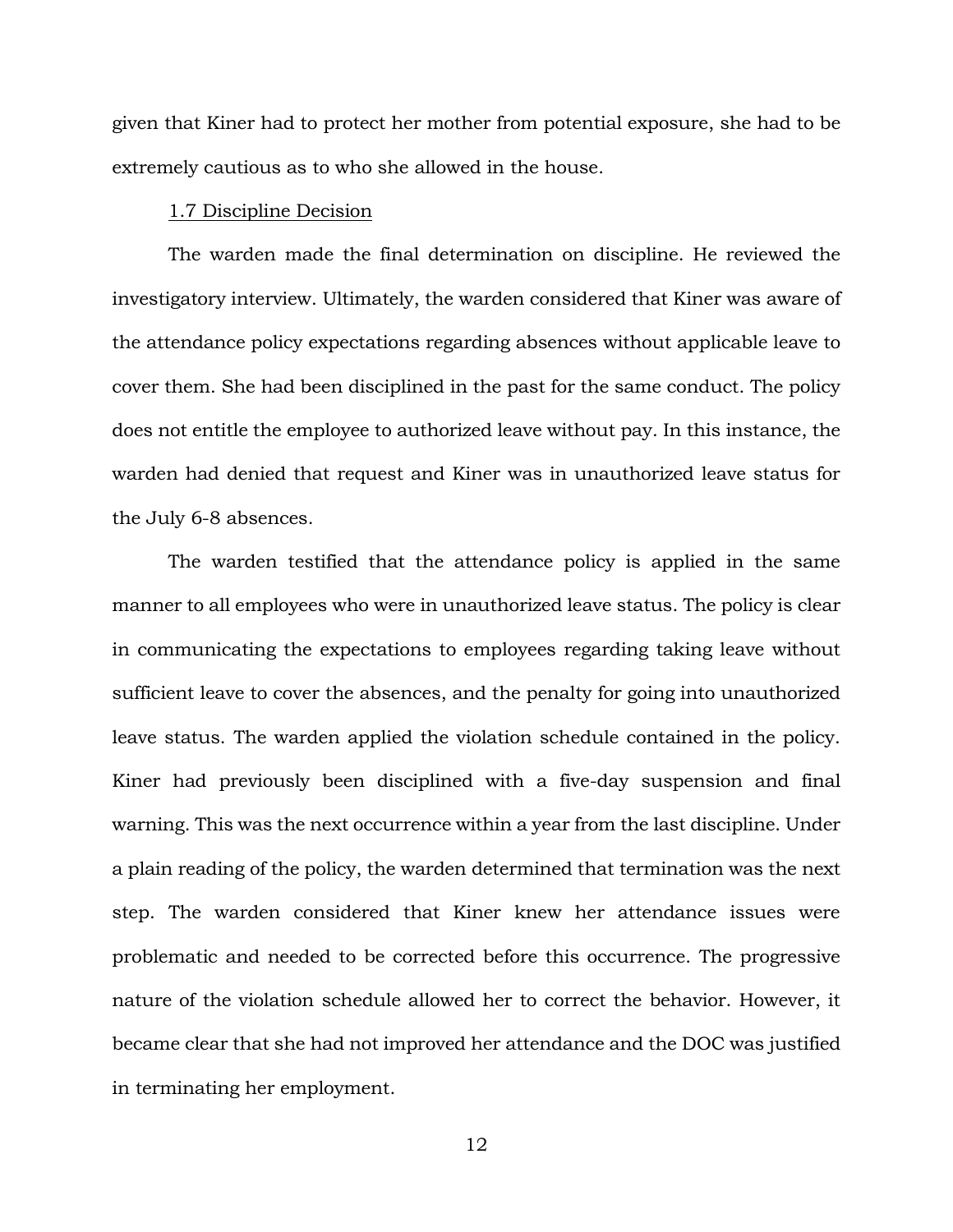Kiner was provided a *Loudermill* interview on July 23. She did not provide any new information that was not given as part of the investigatory interview. The DOC proceeded forward with the decision to terminate employment.

The DOC terminated Kiner's employment on July 23, 2020. The notice of discipline informed Kiner the DOC's investigation found she took leave on July 6, 7, and 8, 2020, without having sufficient sick leave to cover the absences. Her subsequent request for authorized leave without pay was denied by the warden, thus placing Kiner in an unauthorized leave status. The discipline letter further outlined her previous disciplines for unauthorized leave. Kiner was informed the termination was in accordance with the IDOC Policy AD-PR-08 Attendance, Timekeeping and Leave – Section B, quoted above, and that the fifth unauthorized leave occurrence results in termination.

### 1.8 Appeal

Kiner appealed the termination directly to Department of Administrative Services (DAS) on July 23, 2020, pursuant to Iowa Code subsection 8A.415(2). DAS denied her grievance on September 29, 2020, concluding the termination was supported by just cause given that Kiner's July 6-8, 2020, absence was her fifth instance of unauthorized leave without pay and the attendance policy directed that an employee's fifth violation results in termination. Kiner subsequently appealed her termination to PERB on October 12, 2020.

### **2. Summary of Arguments and Issue Presented**

The DOC contends it had just cause to terminate Kiner's employment. It argues the attendance policy is clear regarding attendance expectations, the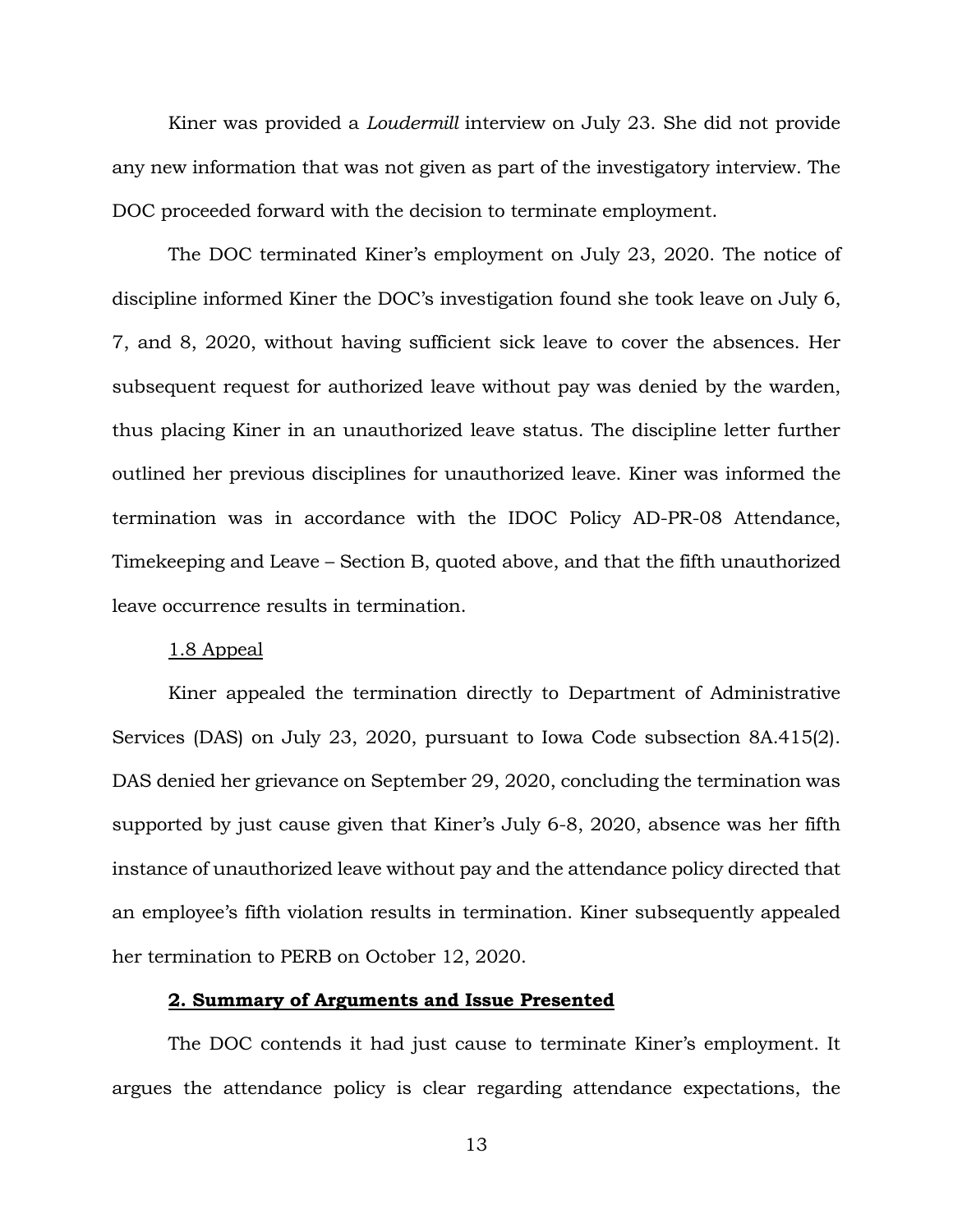discipline schedule for unauthorized leave, and the discretionary nature of the requests for authorized leave without pay. The DOC contends Kiner was on notice regarding all these aspects of the attendance policy as she had previously been disciplined for unauthorized leave under that same policy. Additionally, the DOC argues Kiner knew at the time she called in for her shifts on July 6-8, 2020, that she did not have sufficient sick leave to cover her three-day absence, even if the DOC had not recouped any borrowed sick leave. Kiner's request for authorized leave was duly considered by the warden, compared to how other similarly situated employees were treated in their requests for authorized leave, and ultimately denied by the warden as allowed under the policy.

The DOC maintains Kiner had ample opportunity during her 13-year tenure with DOC to accrue and manage her sick leave. The DOC attempted to correct her unauthorized absences through progressive discipline. Ultimately, after her fiveday suspension and final warning, Kiner received another occurrence of unauthorized leave and the DOC had just cause to terminate her employment in accordance with the discipline schedule in the policy.

Kiner argues the DOC did not consider or give appropriate weight to the reason for her absence on July 6-8, 2020. Specifically, Kiner argues she had extenuating circumstances created by the COVID-19 pandemic that prevented her from reporting to her shifts on those three days. Kiner provided corroborating documentation of the reason for her absence to the DOC, and argues this absence should have been granted as authorized leave. Additionally, Kiner claims she was not aware the DOC was immediately recouping the advanced sick leave she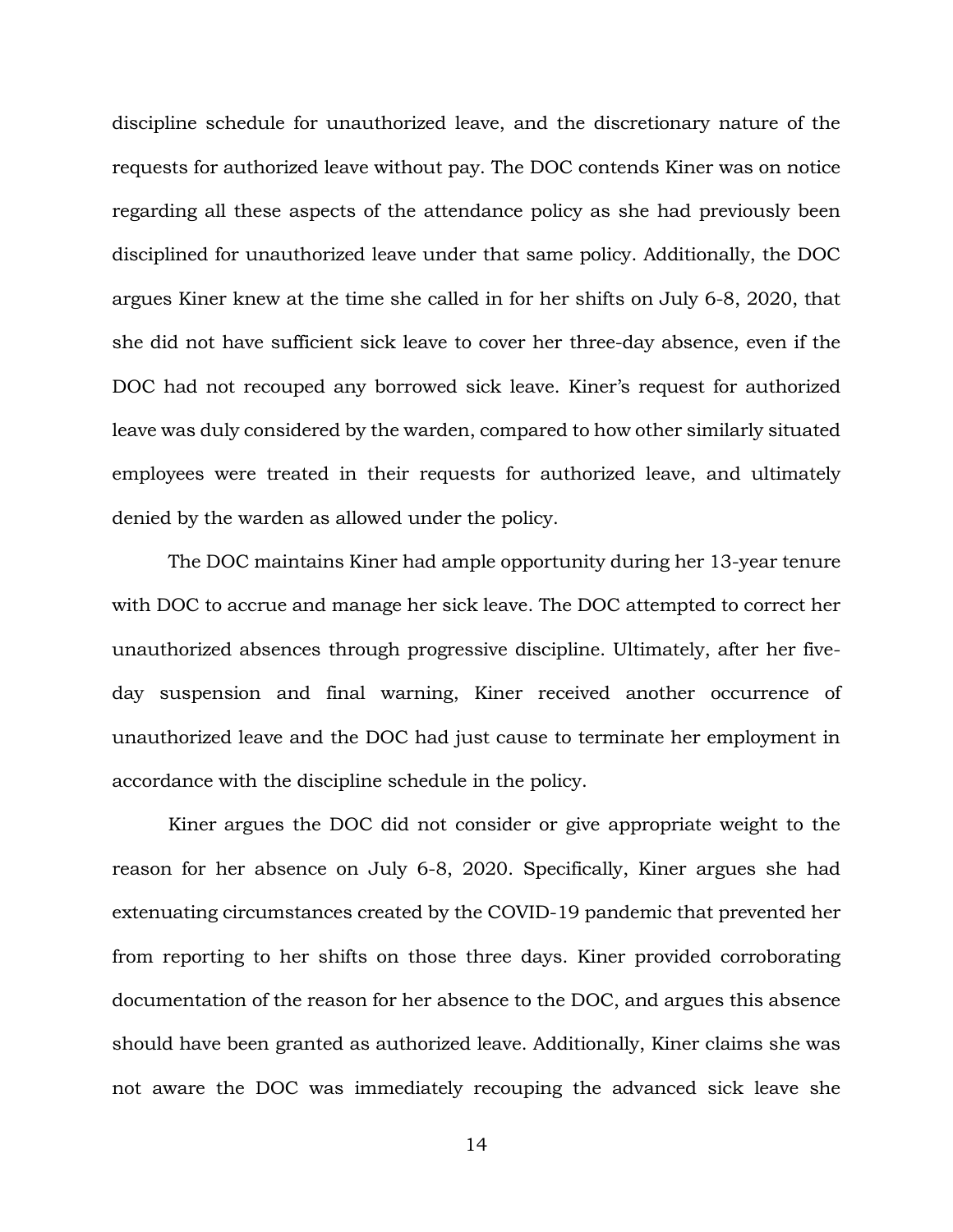borrowed because the HR associate informed her it would not be repaid until January 2021. Kiner contends she would have had more sick leave available had the DOC not recouped it immediately.

The issue in this case is whether the DOC has just cause to terminate Kiner's employment. The specific aspects of just cause in contention in this appeal is whether Kiner was on notice regarding her sick leave accruals, and whether her specific circumstances were considered and appropriately weighed when determining whether termination of her employment was appropriate.

## **3. Conclusion of Law and Analysis**

Kiner filed the instant state employee disciplinary action appeal pursuant

to Iowa Code section 8A.415(2), which states:

## 2. *Discipline Resolution*

 a. A merit system employee . . . who is discharged, suspended, demoted, or otherwise receives a reduction in pay, except during the employee's probationary period, may bypass steps one and two of the grievance procedure and appeal the disciplinary action to the director within seven calendar days following the effective date of the action. The director shall respond within thirty calendar days following receipt of the appeal.

 b. If not satisfied, the employee may, within thirty calendar days following the director's response, file an appeal with the public employment relations board. . . . If the public employment relations board finds that the action taken by the appointing authority was for political, religious, racial, national origin, sex, age, or other reasons not constituting just cause, the employee may be reinstated without loss of pay or benefits for the elapsed period, or the public employment relations board may provide other appropriate remedies.

The following DAS rules set forth specific discipline measures and

procedures for disciplining employees.

**11—60.2(8A) Disciplinary actions.** Except as otherwise provided, in addition to less severe progressive discipline measures, any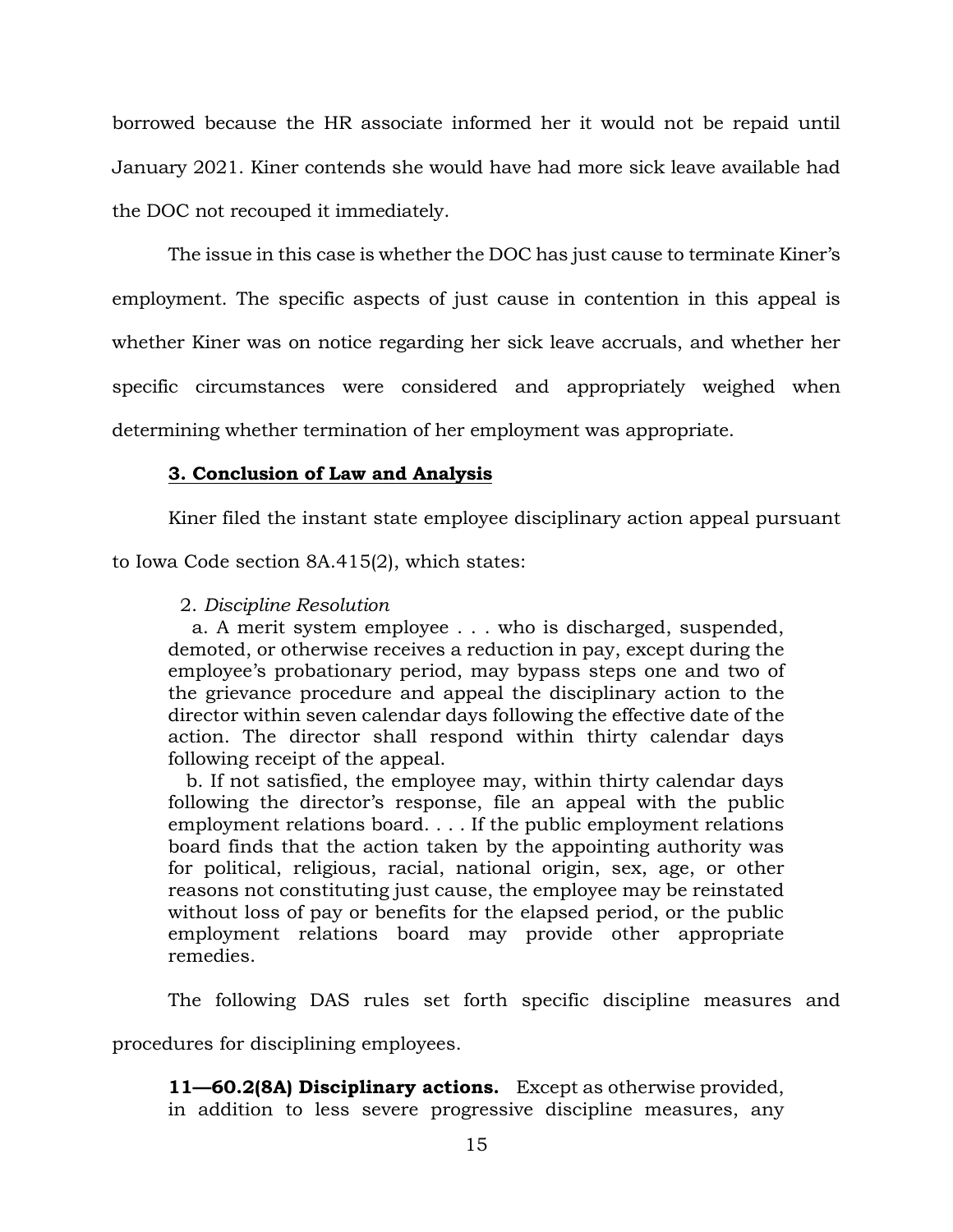employee is subject to any of the following disciplinary actions when the action is based on a standard of just cause: suspension, reduction of pay within the same pay grade, disciplinary demotion, or discharge. . . . Disciplinary action shall be based on any of the following reasons: inefficiency, insubordination, less than competent job performance, refusal of a reassignment, failure to perform assigned duties, inadequacy in the performance of assigned duties, dishonesty, improper use of leave, unrehabilitated substance abuse, negligence, conduct which adversely affects the employee's job performance or the agency of employment, conviction of a crime involving moral turpitude, conduct unbecoming a public employee, misconduct, or any other just cause.

**60.2(4)** Discharge. An appointing authority may discharge an employee. Prior to the employee's being discharged, the appointing authority shall inform the employee during a face-to-face meeting of the impending discharge and the reasons for the discharge, and at that time the employee shall have the opportunity to respond. A written statement of the reasons for the discharge shall be sent to the employee within 24 hours after the effective date of the discharge, and a copy shall be sent to the director by the appointing authority at the same time.

. . .

The State bears the burden of establishing that just cause supports the

discipline imposed. *E.g., Stein and State of Iowa (Iowa Workforce Dev.)*, 2020-

PERB-102304 at 16. In the absence of a definition of "just cause," PERB has long

considered the totality of circumstances and rejected a mechanical, inflexible

application of fixed elements in its determination of whether just cause exists.

*Id*. at 15. In analyzing the totality of circumstances, the Board has instructed

that the following factors may be relevant to a just cause determination:

While there is no fixed test to be applied, examples of some of the types of factors which may be relevant to a just cause determination, depending on the circumstances, include, but are not limited to: whether the employee has been given forewarning or has knowledge of the employer's rules and expected conduct; whether a sufficient and fair investigation was conducted by the employer; whether reasons for the discipline were adequately communicated to the employee; whether sufficient evidence or proof of the employee's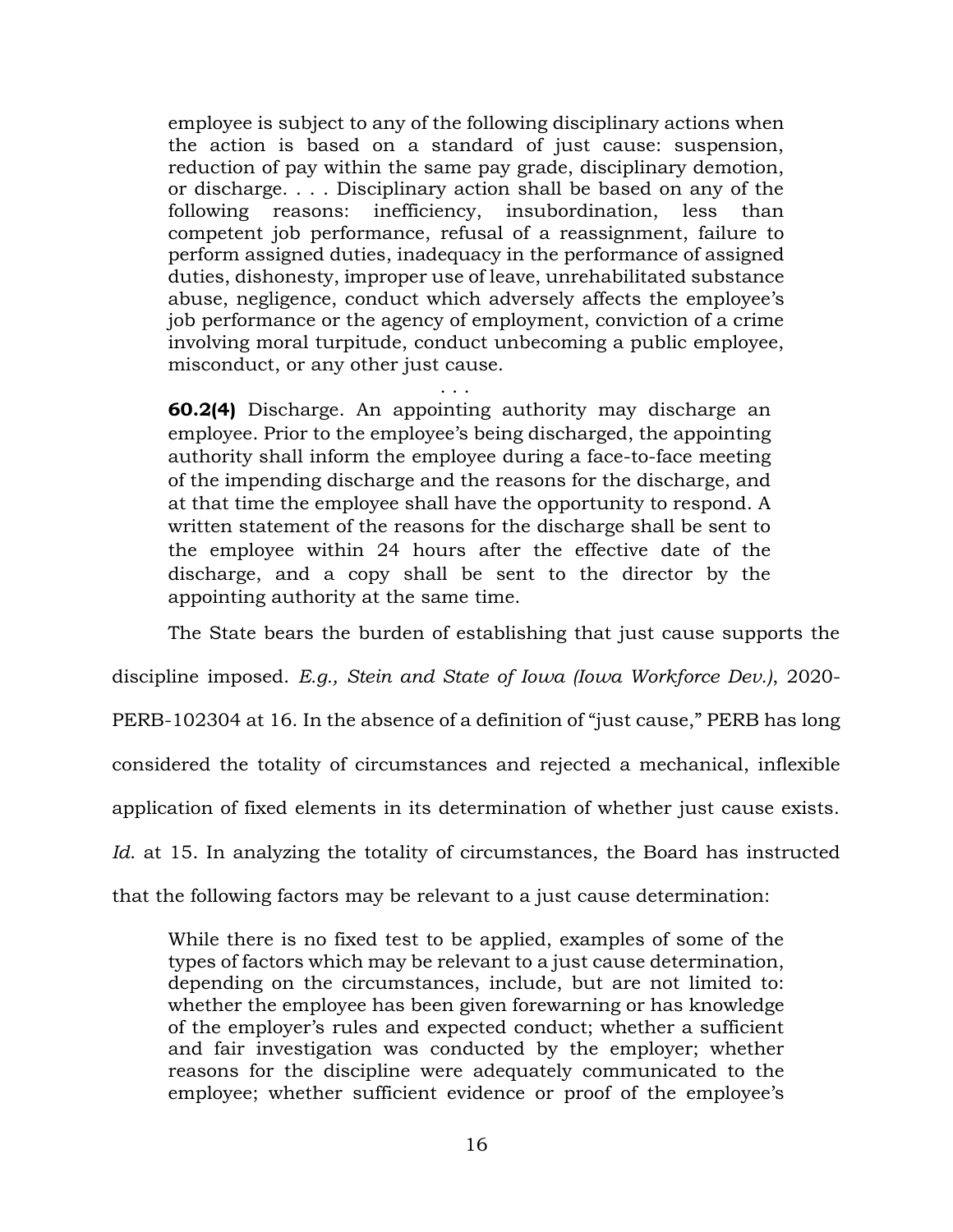guilt of the offense is established; whether progressive discipline was followed, or not applicable under the circumstances; whether the punishment imposed is proportionate to the offense; whether the employee's employment record, including years of service, performance, and disciplinary record, have been given due consideration; and whether there are other mitigating circumstances which would justify a lesser penalty.

Id. PERB also considers how other similarly situated employees have been treated.

*E.g. Kuhn and State of Iowa (Comm'n of Veterans Affairs),* 04-MA-04 at 42.

The presence or absence of just cause rests on the reasons stated in the disciplinary letter provided to the employee. *Eaves and State of Iowa (Dep't of Corr.)*, 03-MA-04 at 14. To establish just cause, the State must demonstrate the employee is guilty of violating the work rule, policy, or agreement cited in the disciplinary letter. *Gleiser and State of Iowa (Dep't of Transp.)*, 09-MA-01 at 17-18, 21. Kiner's discipline letter indicates she was terminated for taking unauthorized leave in violation of DOC Policy AD-PR-08 Attendance, Timekeeping and Leave.

#### 3.1 Notice of Policy Expectations

The State has established the DOC's attendance policy is reasonable and clear. The DOC has a reasonable expectation that employees report to work for their scheduled shifts. It also has a reasonable expectation that if an employee must be absent from work, the employee will have accrued the applicable leave hours to cover the absence. The unauthorized leave portion of the policy plainly outlines that employees will be subject to discipline if they take leave without having sufficient applicable leave to cover the absence. Prior to her termination, Kiner had previously been disciplined five times under the attendance policy for being in unauthorized leave without pay status. As such, based on the plain policy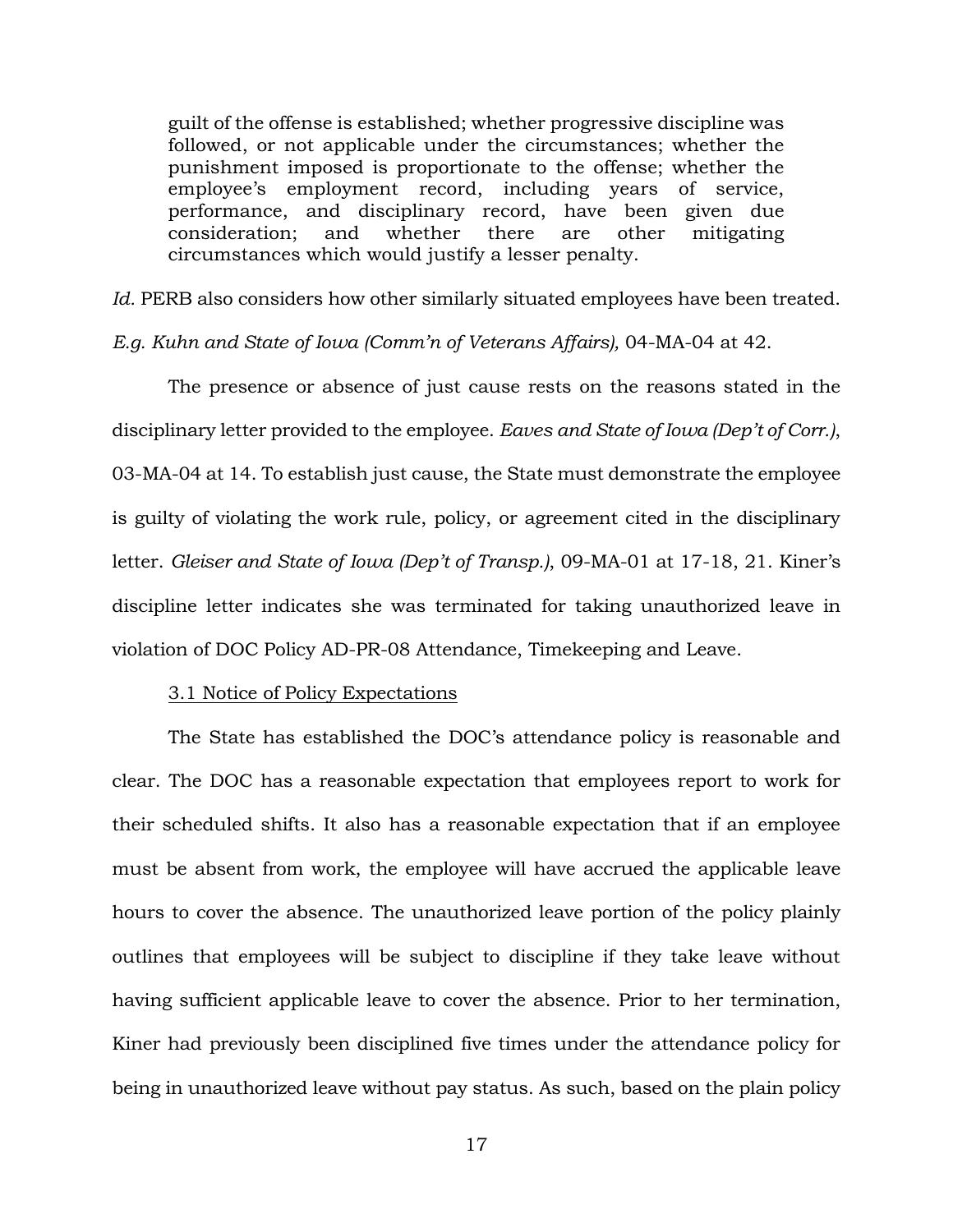language and Kiner's prior discipline, the State has shown Kiner had notice that she would be subject to discipline for further occurrences of unauthorized leave without pay.

The violation schedule contained in the attendance policy recognizes that employees may have unforeseen and unplanned events that force them to be absent from work without having applicable leave hours accrued. Thus, while communicating that being in unauthorized leave status is unacceptable, the policy gives the employee the opportunity to correct the behavior through progressive discipline. If an employee goes a year without an occurrence, she does not progress on the violation schedule. As such, the employee has the opportunity to maintain employment even after multiple instances of unauthorized leave. The State has established that after the five-day suspension and final warning, Kiner was on notice that an additional occurrence of unauthorized leave would result in termination. She was advised of this consequence by the policy language and the five-day suspension letter she received prior to the termination.

The State has also established the attendance policy does not require the DOC to authorize leaves without pay, but rather leaves that decision to the warden's discretion. The employee's request may be denied under the policy. The language plainly informs the employee that any leave without pay that is denied by the warden is considered unauthorized leave subject to discipline. In her previous unauthorized absences, Kiner had requested the warden to authorize them without pay. While some were granted, some of her previous requests have been denied and it resulted in her discipline under the policy. As such, the record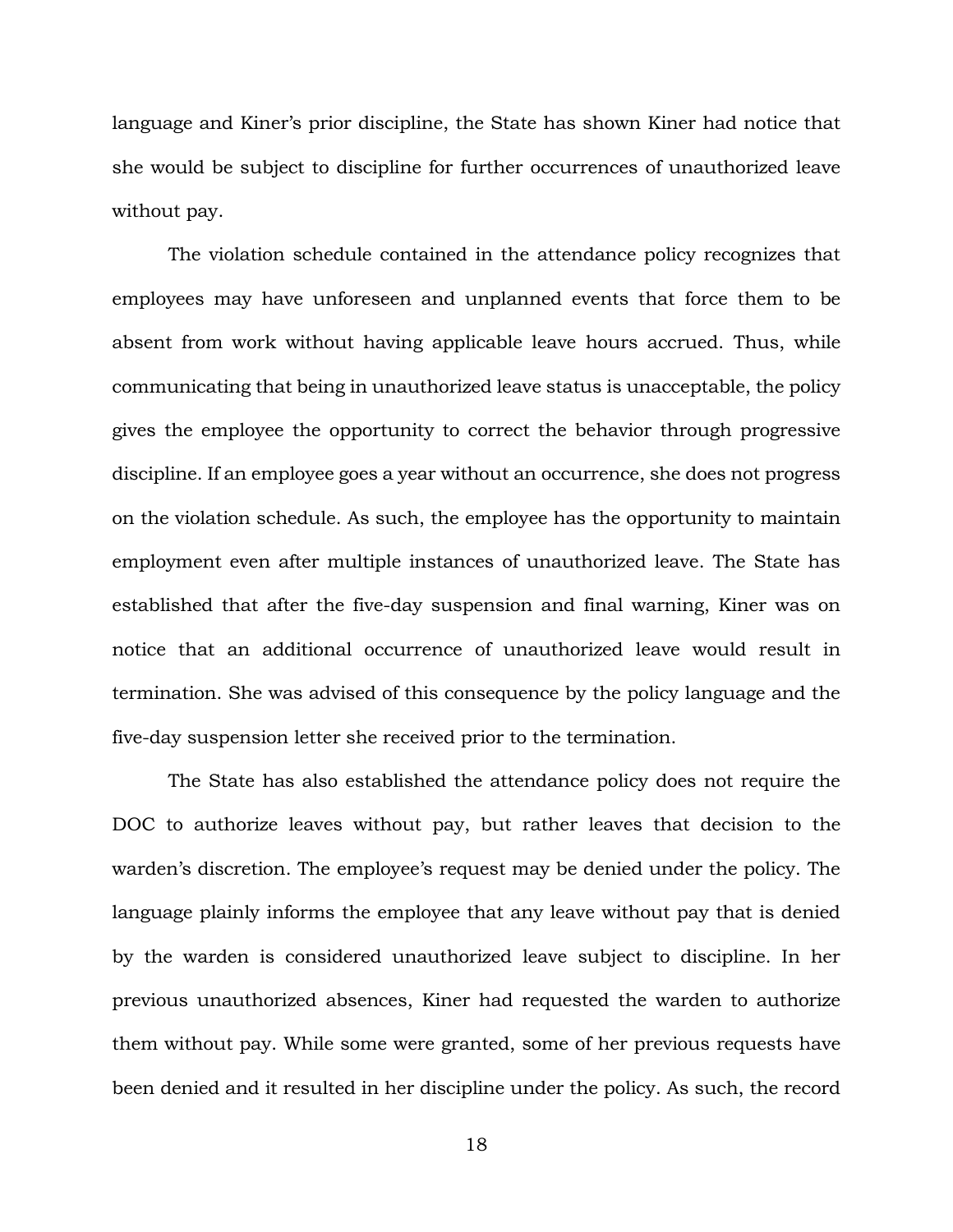establishes that Kiner knew the request for authorized leave without pay was discretionary by policy and could be denied.

#### 3.2 Proof of Violation

The DOC obtained sufficient information as part of its investigation that Kiner was in unauthorized leave without pay status during her July 6-8, 2020, absence. As shown by her pay warrant immediately preceding the absence, Kiner had a negative balance of approximately 62 hours of sick leave. As such, she did not have sufficient leave to cover the three-day absence. Kiner requested the warden to authorize the absences but the warden denied this request as allowed under the policy. By policy, the warden's denial placed her in unauthorized leave status subject to further discipline.

This result is not altered by Kiner's argument that the DOC immediately started recouping the borrowed sick leave without notifying her. The evidence shows Kiner was initially notified the repayment would start in January 2021. The DOC did not directly notify Kiner of a change to this repayment schedule. However, the adjustment to her sick leave was shown on her pay warrants. Therefore, Kiner had notice through her pay warrants that the borrowed sick leave was being recouped.

However, even if Kiner successfully argues that she did not receive notice through her pay warrants, she still could not have accrued sufficient sick leave to cover a three-day absence. After she used the advanced 80 hours of sick leave in April 2020, most of her time off following that was in unpaid status. She could not accrue time for non-paid leave. Thus, upon review of the sick leave time she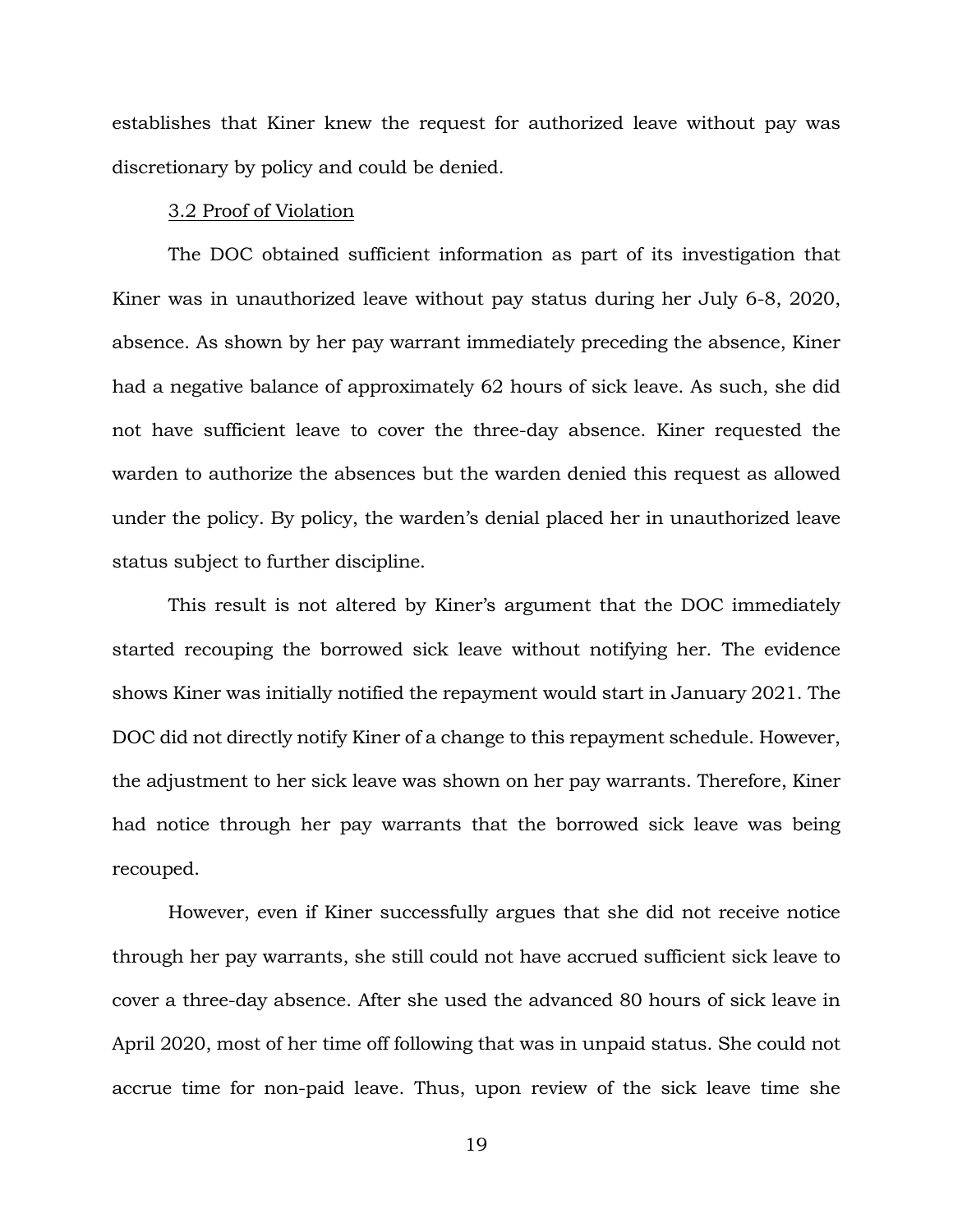actually accrued starting in April, the evidence shows she accrued just under 16 hours of sick leave. As such, even if Kiner had the benefit of all the sick leave she actually accrued, it would still be insufficient to cover the three-day absence and would have resulted in an unauthorized leave without pay status.

#### 3.3. Consideration of Mitigating Circumstances

The DOC has established that it considered the particular circumstances for Kiner's absence prior to the imposition of discipline. In considering Kiner's request to have the absence authorized, the warden knew the reason for her absence, considered it along with the staffing interests of the institution and consistent application of the policy. Ultimately, based on consideration of all these factors, the warden denied her request. The record therefore fully supports that the warden considered Kiner's mitigating circumstances.

It appears Kiner's actual argument in terms of mitigating circumstances is that the warden should have authorized the leave because of her circumstances. Resolving this argument requires reviewing the policy language. As previously discussed, the policy allows the warden to deny a request. The policy language is clear on this aspect. The policy does not provide any particular set of circumstances under which an employee's absence must be excused. It is entirely silent on this aspect. Kiner was aware of the discretionary nature of this decision. She had been denied such requests in the past. By her own testimony, Kiner acknowledged that employees do not know whether a request for authorized leave will be granted until after the absence occurs. As such, regardless of the reason for the absence, she was aware that taking leave without having sufficient leave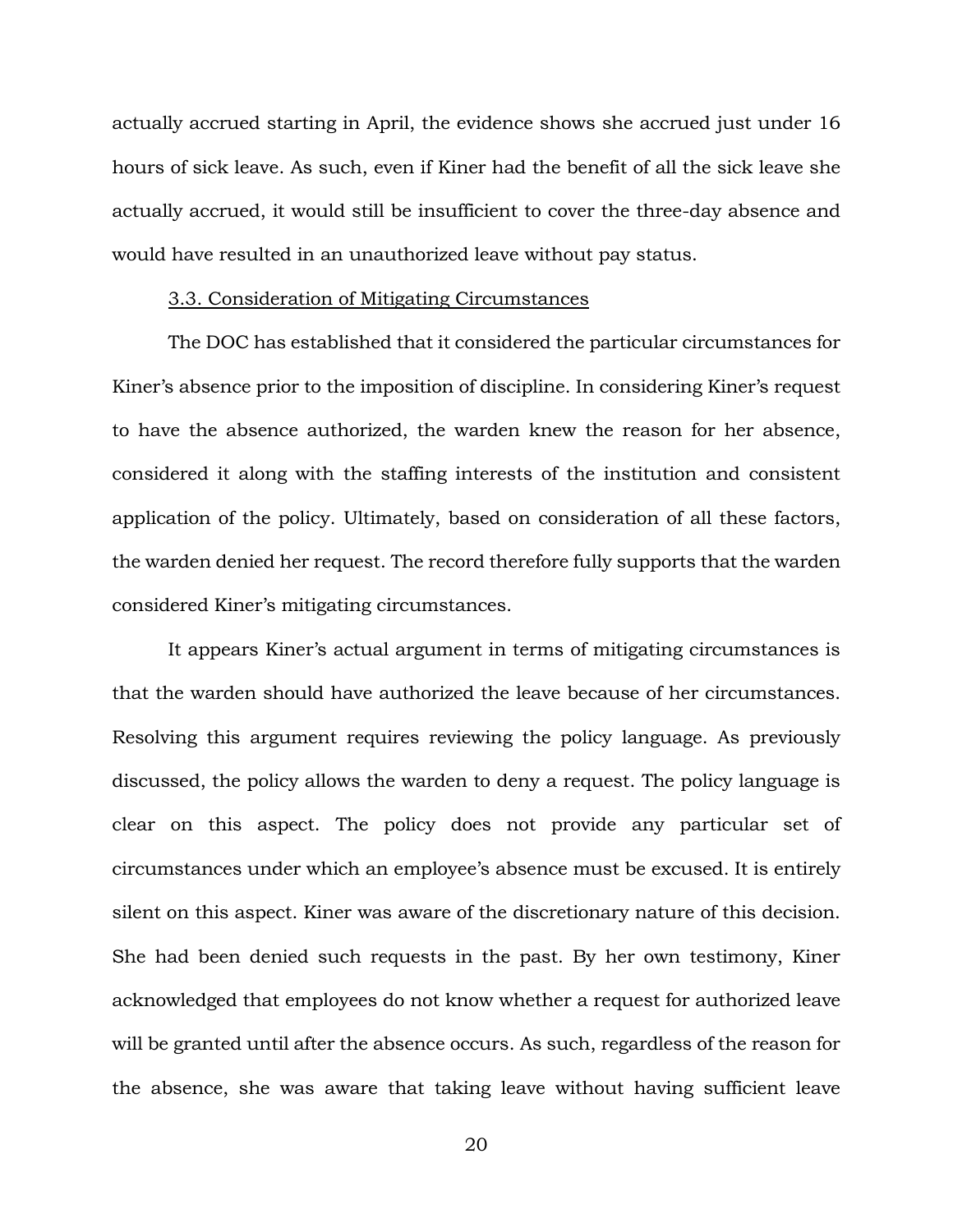accrued was a risk that could subject her to discipline. Thus, based on a plain reading of the policy in question, Kiner's argument that her absence should have been authorized by the warden is unavailing.

In terms of just cause analysis, however, the employer does need to show that the application of the policy in question is consistent and evenly applied to all similarly situated employees. Under the record presented, the DOC has shown consistent application of the attendance policy. While Kiner faced a difficult caretaker situation that was created by the COVID pandemic, evidence received shows other employees were in similar situations. The warden testified that other employees were high risk or living with people at high risk. However, in terms of applying the attendance policy, the DOC did not authorize leave without pay for those employees either. As such, Kiner was treated the same as other employees in similar situations.

#### 3.4 Conclusion

Under the record presented, and following consideration of the parties' arguments, the State has established it had just cause to terminate Kiner's employment. Consequently, I propose the following:

#### ORDER

The state employee disciplinary action appeal filed by Paulla Kiner is hereby DISMISSED.

The cost of reporting and of the agency-requested transcript in the amount of \$510.95 are assessed against Appellant Paulla Kiner pursuant to Iowa Code